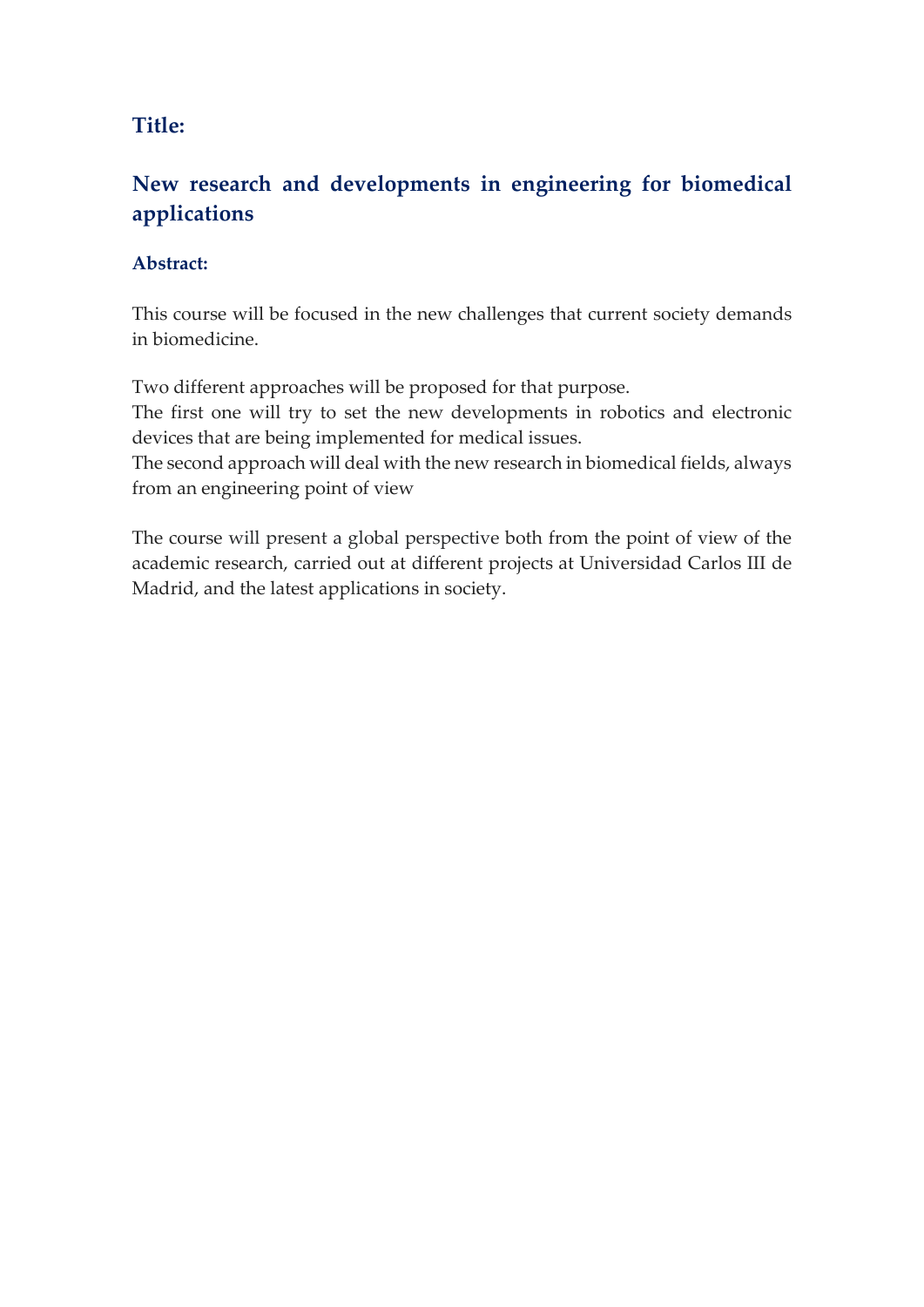## Monday 01/07:

| Date: 01/07                                                            | $9:30-11:30$ |
|------------------------------------------------------------------------|--------------|
| <b>Department:</b> Bioengineering and Aerospace Engineering Department |              |
| <b>Speaker:</b> Sara Guerrero.                                         |              |

Title: Tissue Bioengineering and Regenerative Medicine. Skin Diseases: benchto-bedside.

### Abstract:

Tissue Bioengineering and regenerative medicine are fields crucial for the development of personalized medicine. This talk will deepen in the main challenges of skin tissue engineering and will discuss some of the recent applications in these fields. We will talk about the principles of skin tissue engineering, and its use for diseases modeling and clinical applications.

Bioengineered skin, developed in our laboratory, has been used in apreclinical context in order to model different genodermatoses, allowing the deeper understanding of different rare skin diseases and providing an in vivo platform that faithfully recapitulates the structure and function of the human skin, that allows the testing of new therapeutic agents, that cure or improve the quality of life of patients with no other therapeutic alternative.

In addition, these skin substitutes have demonstrated its clinical applications in the treatment of patients with different pathologies. In that context, our group has a clear translational orientation by which, the results of research done in the laboratory are directly used to develop new ways to treat patients. We will review the main leading research projects on this field from Tissue engineering and regenerative medicine group (TERMEG) at Universidad Carlos III de Madrid.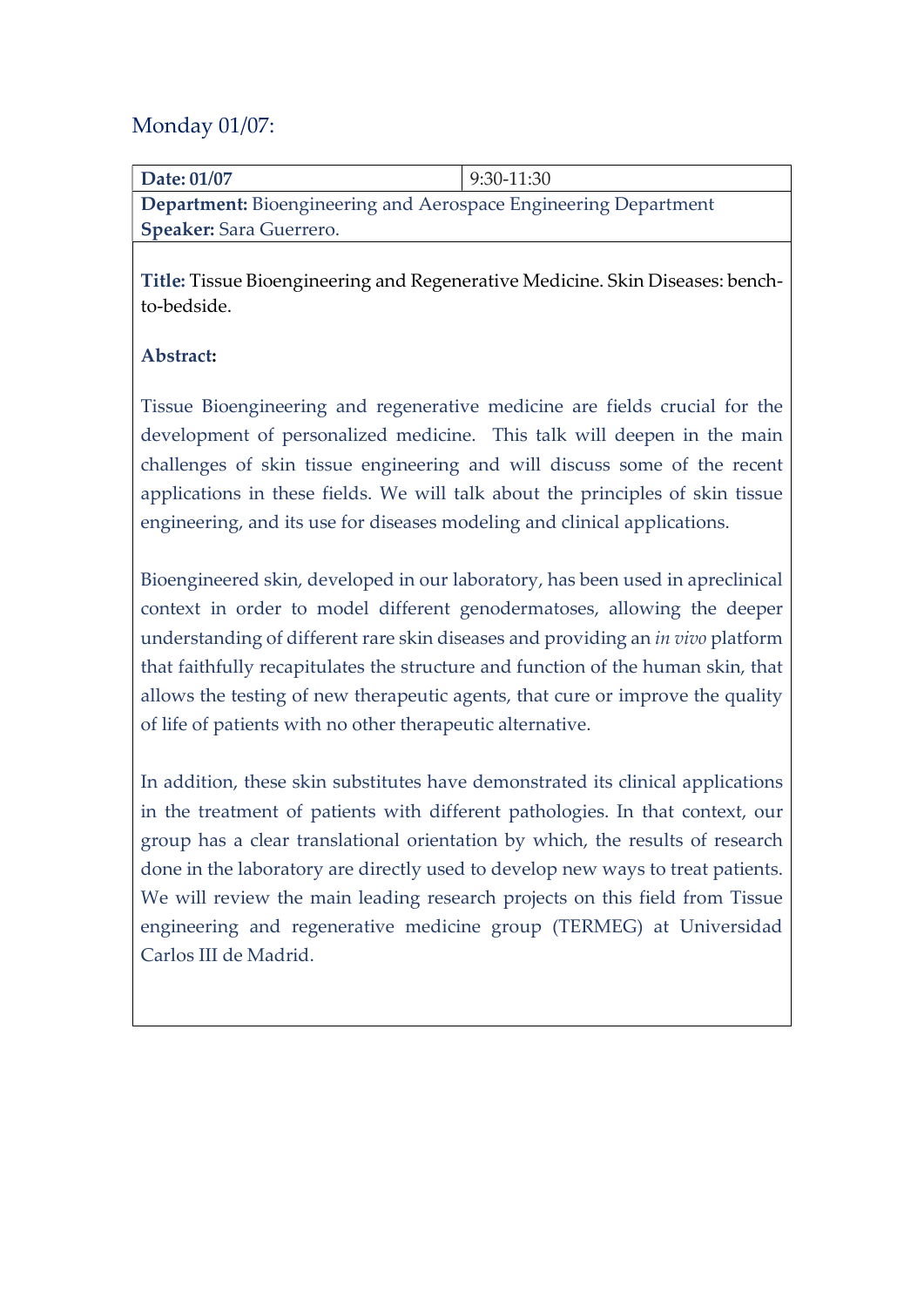|--|

Department: Bioengineering and Aerospace Engineering Department Speaker: Diego Velasco.

Title: 3D skin bioprinting/ skin-on-a chip: technologies, applications and future

### Abstract:

Based on the 3D printing technologies and the concepts developed in tissue engineering during the last decades, 3D bioprinting is emerging as the most innovative and promising technology for the generation of human tissues and organs. In the case of skin bioprinting, thanks to the research process carried out during the last years, interfollicular skin has been printed with a structural and functional quality that paves the way for clinical and industrial applications.

On the other hand, organ/tissue-on-a-chip devices are currently on the forefront of developing technologies. Reconstruction of full-thickness skin equivalents with physiologically relevant cellular and matrix architecture is gaining importance as an in vitro tool for basic research, and for the pharmaceutical, toxicological, and cosmetic industries.

This talk addresses the main challenges of 3D skin bioprinting and skin-on-achip technologies and discuss some of the recent applications in these fields. Tissue Engineering and regenerative medicine group (TERMEG) projects of the Carlos III University of Madrid will be taken as the background for this talk.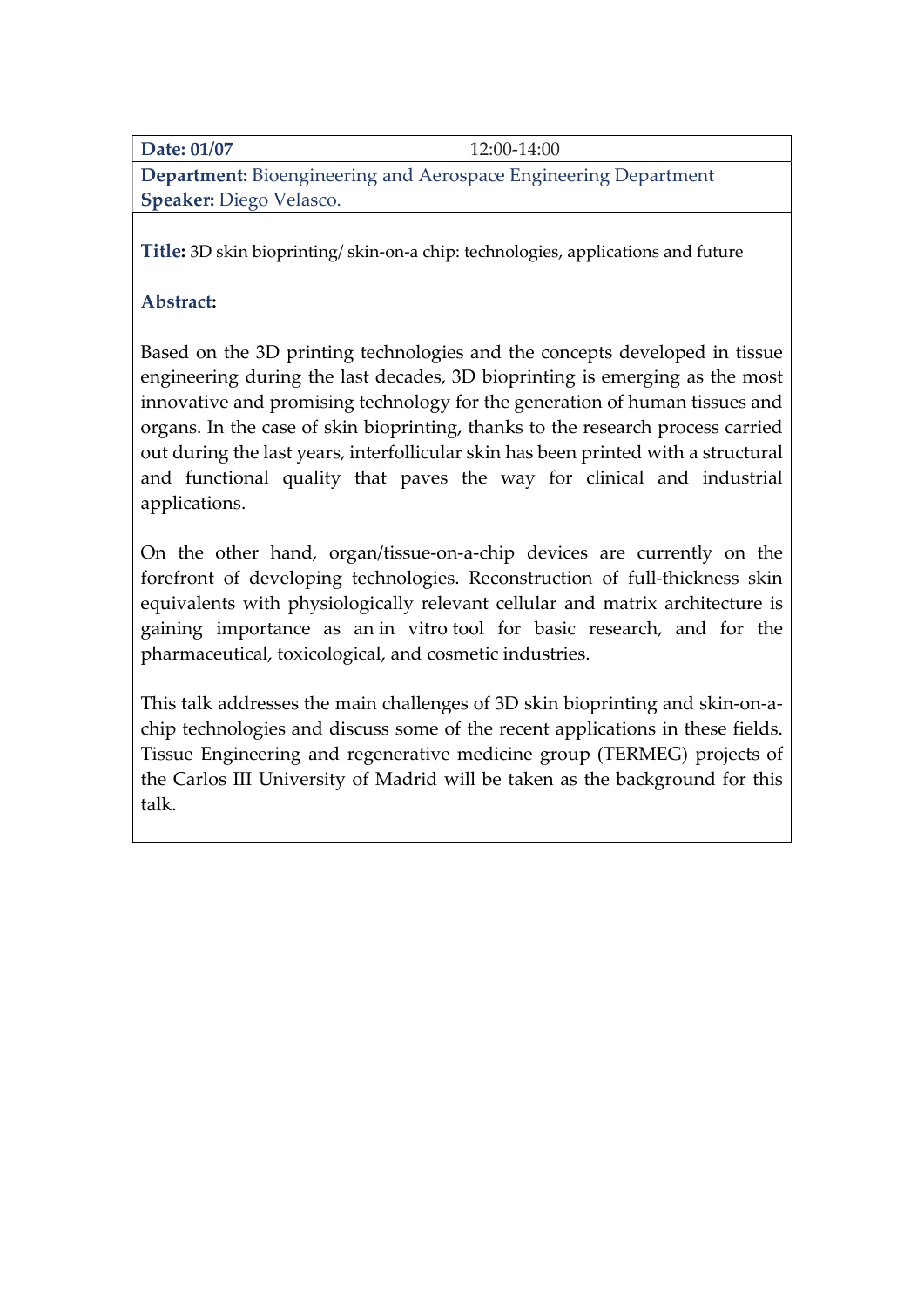# Tuesday 02/07

| 9:00-11:00                                                                                                                                    |  |  |
|-----------------------------------------------------------------------------------------------------------------------------------------------|--|--|
| <b>Department:</b> Bioengineering and Aerospace Engineering Department                                                                        |  |  |
| Speaker: Arrate Muñoz.                                                                                                                        |  |  |
| Title: New research and developments in engineering for biomedical                                                                            |  |  |
|                                                                                                                                               |  |  |
|                                                                                                                                               |  |  |
|                                                                                                                                               |  |  |
|                                                                                                                                               |  |  |
| This course will be focused in the new challenges that current society demands<br>in biomedicine.                                             |  |  |
|                                                                                                                                               |  |  |
| Two different approaches will be proposed to that purpose.                                                                                    |  |  |
| The first one will try to stabilize the new developments in robotics and                                                                      |  |  |
|                                                                                                                                               |  |  |
| electronic devices that are being implemented for medical issues<br>The second approach will deal with the new research in biomedical fields, |  |  |
| always from an engineering point of view                                                                                                      |  |  |
|                                                                                                                                               |  |  |
| The course will present a global perspective both from the point of view of the                                                               |  |  |
| academic research, carried out at different projects at Universidad Carlos III de                                                             |  |  |
| Madrid, and the latest applications in society                                                                                                |  |  |
|                                                                                                                                               |  |  |
|                                                                                                                                               |  |  |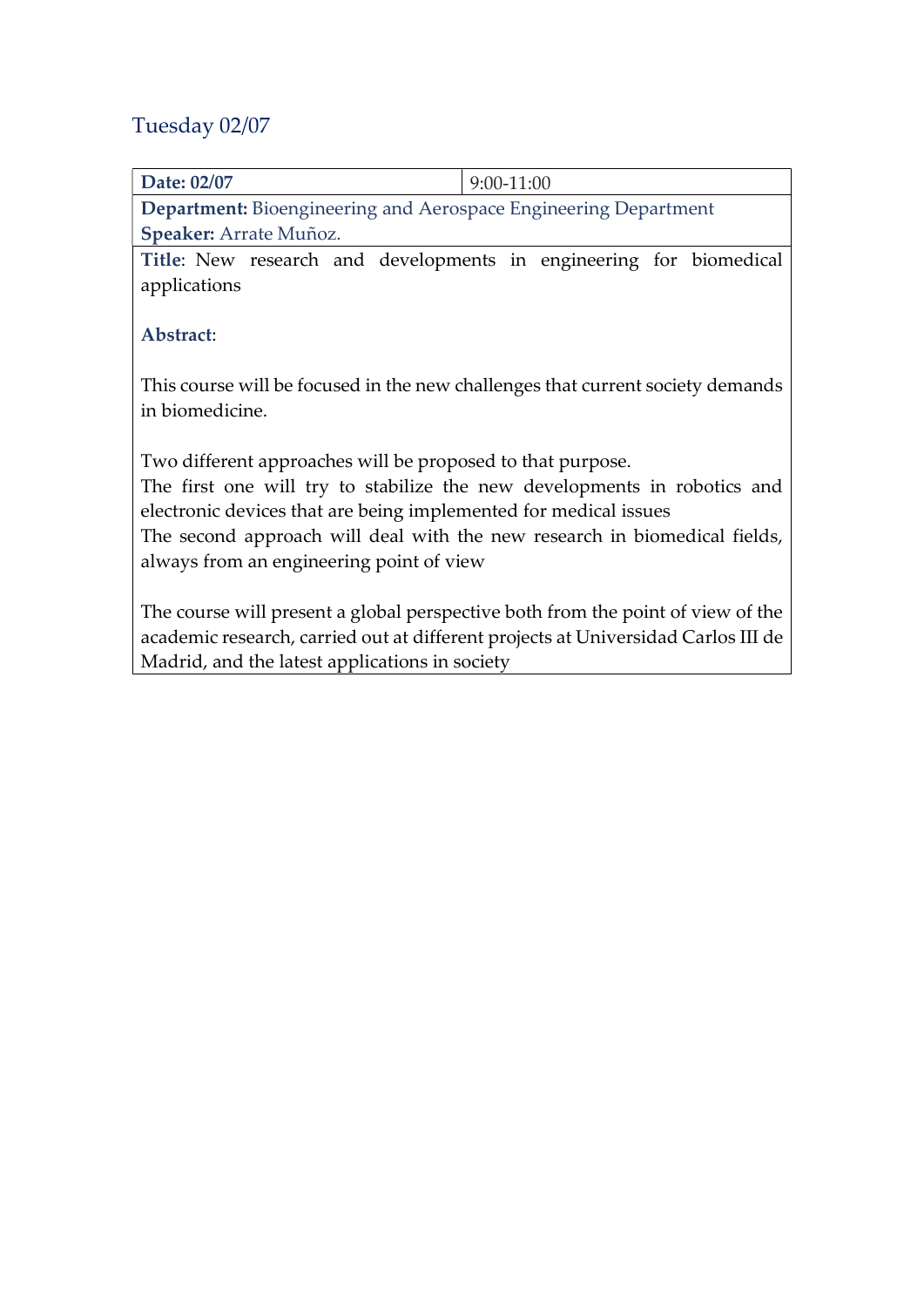Date: 02/07 11:30-13:30

Department: Bioengineering and Aerospace Engineering Department Speaker: David Pérez.

Title: Bioengineering, broadening the human frontiers to the service of medicine

Abstract:

Bioengineering is in a broad sense the interface of medicine and a wide range of engineering principles to understand, modify, or control living systems.

From the ancient Greek when biosignals were sensed by doctors to the irruption of Nuclear Physics in the early 20th century which set the basis of the current imaging modalities such as X-Ray, Magnetic Resonance Imaging or Positron Emission Tomography, the interest has been focused on understanding the structures and functions of the body.

The body has been already completely mapped whereas the functioning is the last frontier.

Over the past decade, dramatic increases in computational power and the development of machine learning techniques, have allowed the development of powerful computer-assisted analytical approaches to data from various types. One of the most prolific areas is image analysis and its various application fields, such as histopathology. In this seminar, two examples will be presented: communications between cells via exosomes and tuberculosis infection spread.

Bioengineering is of course taking advantage of the massive expansion of Internet of Things, which has brought together technologies, protocols and application issues by the development of smart sensors capable of decision making, communication technologies and Internet protocols.

Finally, we will discuss the technologies under development in the field of Medical Imaging such as Computed Tomography and Positron Emission Tomography.

13:30-14:30. Visit to labs: David Pérez.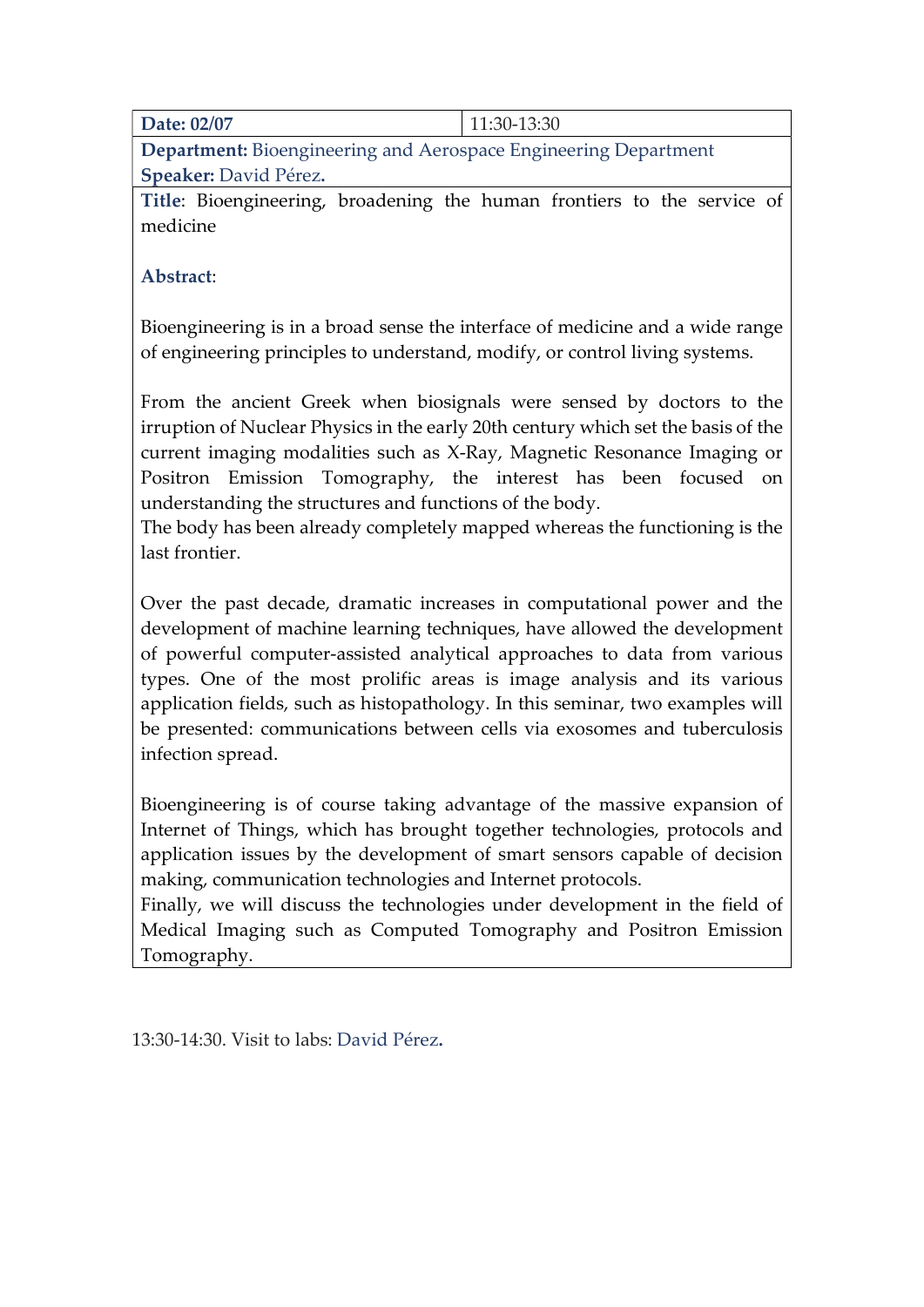## Wednesday 03/07

| Date: 03/07                                   | $9:00-11:00$                                                            |  |
|-----------------------------------------------|-------------------------------------------------------------------------|--|
| Department: Systems Engineering and Automatic |                                                                         |  |
| Speaker: Luis Enrique Moreno.                 |                                                                         |  |
| <b>Title: Surgery Robotics</b>                |                                                                         |  |
| Abstract:                                     |                                                                         |  |
|                                               | Laparoscopic surgery has evolved toward surgery robots, in the talk the |  |

evolution and different aspects of advanced surgery robots are presented and discussed.

| Date: 03/07                                          | $11:30-13:30$ |  |
|------------------------------------------------------|---------------|--|
| <b>Department:</b> Systems Engineering and Automatic |               |  |
| <b>Speaker: Dorin Copaci.</b>                        |               |  |

Title: Exoskeletons, prosthesis and rehabilitation robotics

### Abstract:

In the last decade, different kind of robotized devices has been developed to deal with assistance and rehabilitation. In the talk different rehabilitation robots, exoskeletons, prosthesis and powered ortheses are introduced and discussed.

13:30-14:30. Visit to labs: Dolores Blanco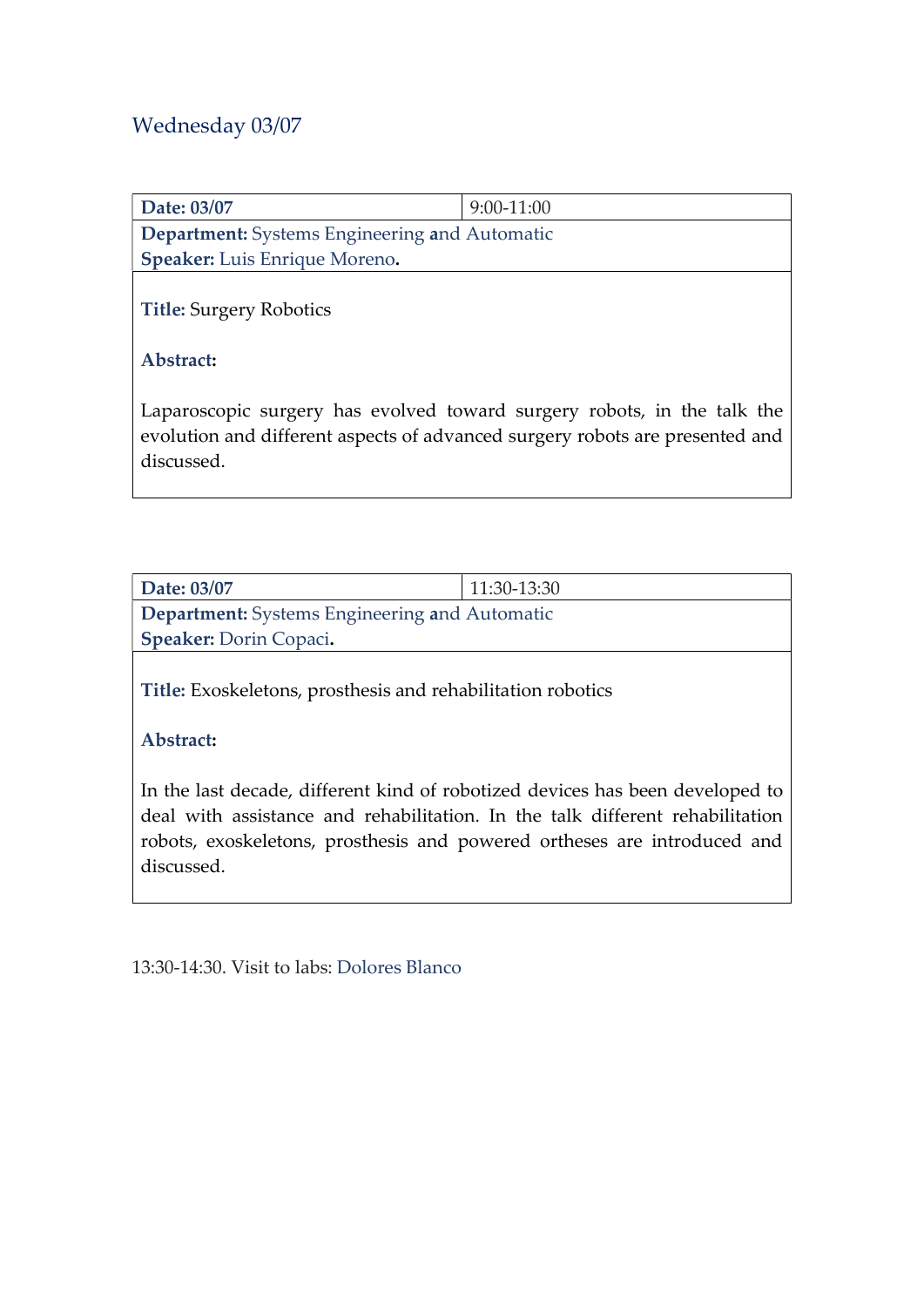## Thursday 04/07

| Date: 04/07                                                                       | 9:00-11:00                                                         |  |
|-----------------------------------------------------------------------------------|--------------------------------------------------------------------|--|
| <b>Department:</b> Systems Engineering and Automatic                              |                                                                    |  |
| <b>Speaker:</b> Concepción Alicia Monje                                           |                                                                    |  |
|                                                                                   | Title: New research and developments in engineering for biomedical |  |
| applications                                                                      |                                                                    |  |
|                                                                                   |                                                                    |  |
| Abstract:                                                                         |                                                                    |  |
|                                                                                   |                                                                    |  |
| This course will be focused in the new challenges that current society demands    |                                                                    |  |
| in biomedicine.                                                                   |                                                                    |  |
|                                                                                   |                                                                    |  |
| Two different approaches will be proposed to that purpose.                        |                                                                    |  |
| The first one will try to stabilize the new developments in robotics and          |                                                                    |  |
| electronic devices that are being implemented for medical issues                  |                                                                    |  |
| The second approach will deal with the new research in biomedical fields,         |                                                                    |  |
| always from an engineering point of view                                          |                                                                    |  |
| The course will present a global perspective both from the point of view of the   |                                                                    |  |
| academic research, carried out at different projects at Universidad Carlos III de |                                                                    |  |
| Madrid, and the latest applications in society.                                   |                                                                    |  |
|                                                                                   |                                                                    |  |

| Date: 04/07                                          | 11:30-13:30 |  |
|------------------------------------------------------|-------------|--|
| <b>Department:</b> Systems Engineering and Automatic |             |  |
| <b>Speaker:</b> Alvaro Castro                        |             |  |
| <b>Title</b> : Robots for elders                     |             |  |

### Abstract:

The unceasing aging of the population in developed countries is leading advanced societies to new problems that are not solved yet. It is expected that, in a near future, health care systems will straggle to provide the proper services to the growing population of seniors, mainly due to the limited economic resources and the shortfall of qualified worker.

The rise of social robots represents an interesting opportunity to ameliorate the economic burden for health care systems and to extend the independent living of older adults. This talk will review the main robotic applications focused on the elders and, in particular, we will detail the robot Mini (developed in the UC3M) and its applications.